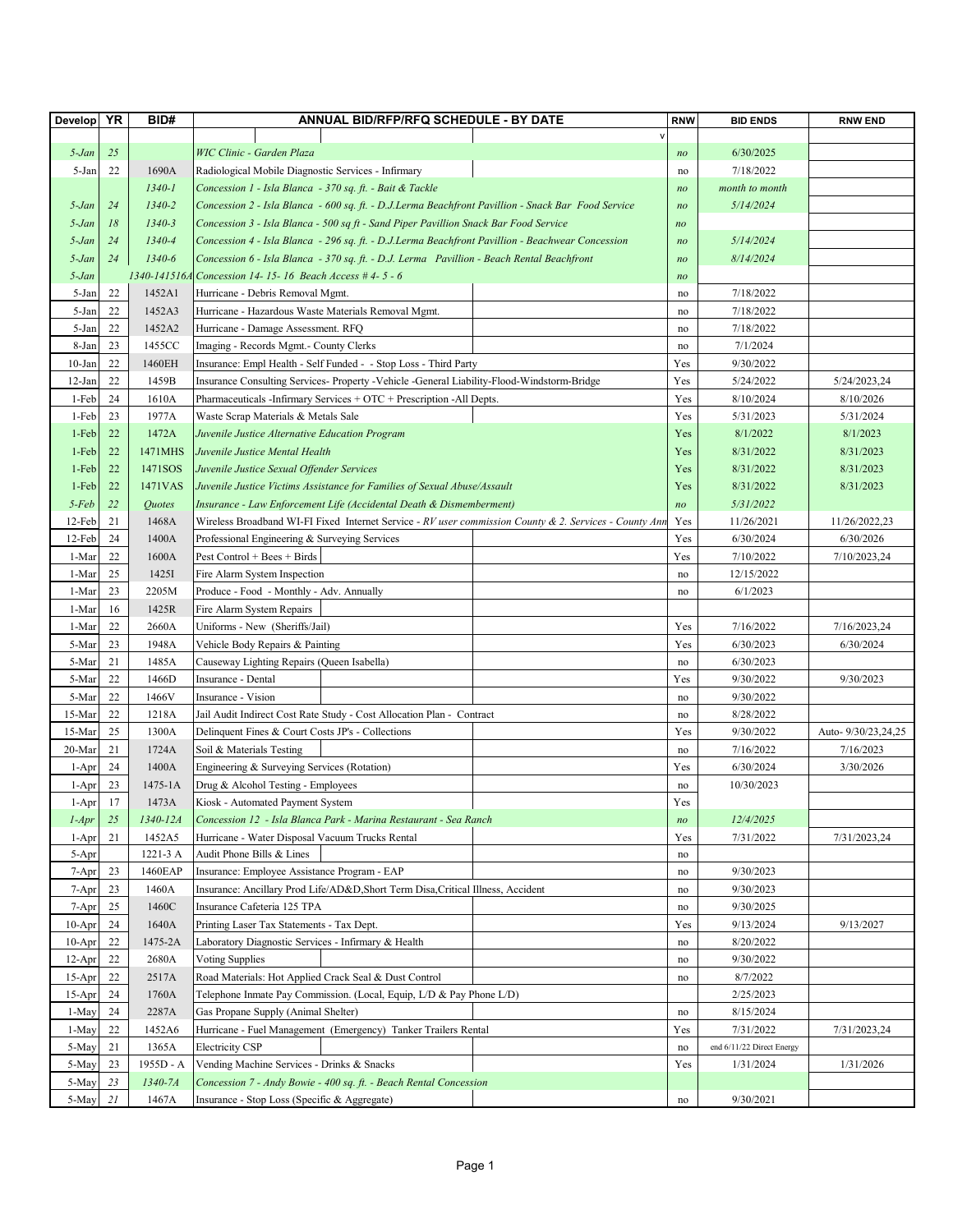| $15-May$<br>22<br>1850A<br>10/31/2022<br>10/31/2023<br>Tire Repairs<br>Yes<br>$1$ -May<br>7/31/2025,26<br>24<br>Commissary Services (Sheriff - managed & final decision not via Comm. Court)<br>Yes<br>7/31/2024<br>Pathologist - Forensic<br>22<br>1470A<br>Insurance Workers Comp - TAC<br>12/31/2022<br>7-Jun<br>no<br>$26 - Jun$<br>22<br>1996C<br>11/1/2022<br>Automotive Parts O.E.M. - Chrysler<br>no<br>22<br>1996F<br>$26$ -Jun<br>Automotive Parts O.E.M. - Ford<br>11/1/2022<br>no<br>$26$ -Jun<br>20<br>1996G<br>Automotive Parts O.E.M.- G.M.<br>11/1/2022<br>no<br>$1-Jul$<br>23<br>1100A<br>Airport FBO<br>2/12/2024<br>2/12/2029<br>Yes<br>$1-Jul$<br>23<br>1360A<br><b>Electricity Consulting Services</b><br>12/31/2023<br>no<br>$5-Jul$<br>24<br>1441A<br>Food Service Jails & Detentions<br>Yes<br>4/30/2025<br>4/30/2026,27<br>22<br>1965A<br>5-Jul<br>Waste Medical Disposal Infirmary - Health - WIC<br>11/5/2022<br>no<br>22<br>5-Jul<br>2620A<br><b>Safety Shoes</b><br>11/14/2022<br>no<br>22<br>$15-Jul$<br>1997A<br>Tires - All<br>12/15/2023<br>Yes<br>12/15/2022<br>$15-Jul$<br>22<br>Emer Mgmt<br>12/9/2022<br>Tower Lease - Radio - Rancho Viejo-Olmito<br>Yes<br>12/9/23456789<br>$20 -$ Jul<br>22<br>2460A<br>11/1/2022<br>11/1/2023<br>Paper: Print Shop & Envelopes<br>Yes<br>1-Aug<br>24<br>1222A<br>4/30/2025<br><b>Bank Depository</b><br>no<br>1340-10<br>$1-Aug$<br>34<br>Concession 10 - Isla Blanca Park - Marina Restaurant - Dirty Al's<br>8/1/2035<br>8/1/2055<br>Yes<br>$1340 - 5$<br>$1-Au$ g<br>17<br>Concession 5 - Isla Blanca -400 sq. ft. - SandPiper Pavillion - Beach Rental<br>n <sub>O</sub><br>22<br>$1340 - 8$<br>$1-Au$ g<br>Concession 8 - Lease Land - for Ice Machine - Parks<br>2/28/2023<br>n <sub>O</sub><br>26<br>1340-9<br>3/29/2027<br>$1$ -Aug<br>Concession 9 - Andy Bowie - 370 sq. ft. - Beachfront Pavillion - Food & Snack<br>n <sub>O</sub><br>25<br>1340-13<br>$1$ -Aug<br>Concession 13 - Sea Wall Marina Dock Space Lease - Sea Ranch Marina<br>2/15/2026<br>n <sub>O</sub><br>$\overline{19}$<br>1340-18<br>Concession 18 - Isla Blanca - SandPiper Pavillion - Beachwear Beachfront<br>$1-Aug$<br>n <sub>O</sub><br>1509<br>Physicals / Wellness Checkup (On Site) Employees<br>24<br>1186A<br>ATM & Services<br>5/1/2025<br>5-Aug<br>no<br>1477-12 A<br>Farm Land Lease #12<br>Yes<br>? 2025<br>? 2030<br>5-Aug<br>1220A<br>9/30/2021<br>7-Aug<br>21<br>Auditors - Independent - Services<br>no<br>22<br>1880A<br>10/31/2022<br>5-Aug<br><b>Transmission Repairs</b><br>Yes<br>10/31/2023,24<br>22<br>2630A<br>11/15/2022<br>$15-Aug$<br>Signs, Posts, Misc. for Roads<br>Yes<br>11/15/2023,24<br>22<br>2515 DS<br>Yes<br>2/17/2023<br>2/17/2024<br>$17-Aug$<br>Road Materials - Dirt & Sand<br>22<br>2/18/2024,25<br>$17-Aug$<br>1710A<br>Road Machinery - Rental<br>Yes<br>2/18/2023<br>22<br>$17-Aug$<br>2515L A<br>Road Materials - Lime<br>2/17/2023<br>$\operatorname{no}$<br><b>WIC Clinic - Los Fresnos</b><br>no<br>$17$ - $Aug$<br>23<br>WIC Clinic - Fruity<br>12/20/2023<br>no<br>22<br><b>Electrical Supplies</b><br>1/22/2023<br>5-Sep<br>2000.2A<br>no<br>22<br>5-Sep<br>1523A<br><b>Striping Traffic Streets</b><br>12/31/2022<br>no<br>1830VR<br>Television Video Recording - Comm. Court Meetings<br>12/18/2017<br>Yes<br>Evergreen - annual<br>22<br>1890A<br>Transportation of Inmates<br>2/8/2023<br>2/8/2023<br>$15-Sep$<br>no<br>22<br>$20-Sep$<br>1345A<br>Data Internet & Point to Point Services<br>Yes<br>23<br>$18-Sep$<br>1477-1<br>3/31/2024<br>Airport County Land Lease  <br>$\operatorname{no}$<br><b>20</b><br><b>Insurance County Clerk's Errors &amp; Omission</b><br>2/1/2021<br>$1$ -Oct<br>n <sub>O</sub><br>2580A<br>Road Materials - Surfacing<br>3/15/2023<br>3/15/2024,25<br>$1-Oct$<br>22<br>Yes<br>$1-Oct$<br>22<br>2520A<br>Yes<br>3/15/2023<br>3/15/2024,25<br>Road Materials - Drainage<br>$1-Oct$<br>22<br>2560A<br>Road Materials - Flexible Base<br>Yes<br>3/15/2023<br>3/15/2024,25<br>22<br>1304A<br>3/14/2023<br>$1-Oct$<br>Cafe Food Concessions Services New Crt.<br>no<br>$3-Oct$<br>22<br>2003A<br>Glass - Security- Detention & Jail<br>4/3/2023<br>4/3/2024,25<br>Yes<br>190502<br>International Bridge Property Lease - Gateway<br>Yes<br>180901<br>International Bridge Property Lease - Veterans at Los Tomates<br>Yes<br>4/3/2024,25<br>22<br>2004A<br>Light Bulbs & Ballasts<br>Yes<br>4/3/2023<br>5-Oct<br>5-Oct<br>22<br>1993A<br>Lubes: Oil, Grease, Anti-freeze - Automotive<br>3/30/2023<br>3/30/2024,25<br>Yes<br>5-Oct<br>22<br>1725A<br>Solid Waste Collection - Residential County Wide<br>8/31/2023<br>no<br>$14$ -Oct<br>25<br>1722<br>Electronic Sign at Bridge Veterans<br>4/14/2026<br>no<br>Television Broadcasting - Comm. Court Meetings<br>1830B<br>month to month<br>no<br>1459A<br>Insurance Consulting Services - Employee Health<br>no<br>1520A<br>Marketing & Advertising - Bridges<br>$m$ to $m$<br>20<br>1611A<br>Physician - Jail / Infirmary<br>1-Nov<br>5/31/2022<br>1-Nov<br>21<br>1380A<br>3/4/2022<br>Elevator Maintenance<br>$\rm{no}$ | $10-May$ | 22 | 2280A | Fuel | Yes | 9/30/2022 | 9/30/2023,24 |
|---------------------------------------------------------------------------------------------------------------------------------------------------------------------------------------------------------------------------------------------------------------------------------------------------------------------------------------------------------------------------------------------------------------------------------------------------------------------------------------------------------------------------------------------------------------------------------------------------------------------------------------------------------------------------------------------------------------------------------------------------------------------------------------------------------------------------------------------------------------------------------------------------------------------------------------------------------------------------------------------------------------------------------------------------------------------------------------------------------------------------------------------------------------------------------------------------------------------------------------------------------------------------------------------------------------------------------------------------------------------------------------------------------------------------------------------------------------------------------------------------------------------------------------------------------------------------------------------------------------------------------------------------------------------------------------------------------------------------------------------------------------------------------------------------------------------------------------------------------------------------------------------------------------------------------------------------------------------------------------------------------------------------------------------------------------------------------------------------------------------------------------------------------------------------------------------------------------------------------------------------------------------------------------------------------------------------------------------------------------------------------------------------------------------------------------------------------------------------------------------------------------------------------------------------------------------------------------------------------------------------------------------------------------------------------------------------------------------------------------------------------------------------------------------------------------------------------------------------------------------------------------------------------------------------------------------------------------------------------------------------------------------------------------------------------------------------------------------------------------------------------------------------------------------------------------------------------------------------------------------------------------------------------------------------------------------------------------------------------------------------------------------------------------------------------------------------------------------------------------------------------------------------------------------------------------------------------------------------------------------------------------------------------------------------------------------------------------------------------------------------------------------------------------------------------------------------------------------------------------------------------------------------------------------------------------------------------------------------------------------------------------------------------------------------------------------------------------------------------------------------------------------------------------------------------------------------------------------------------------------------------------------------------------------------------------------------------------------------------------------------------------------------------------------------------------------------------------------------------------------------------------------------------------------------------------------------------------------------------------------------------------------------------------------------------------------------------------------------------------------------------------------------------------------------------------------------------------------------------------------------------------------------------------------------------------------------------------------------------------------------------------------------------------------------------------------------------------------------------------------------|----------|----|-------|------|-----|-----------|--------------|
|                                                                                                                                                                                                                                                                                                                                                                                                                                                                                                                                                                                                                                                                                                                                                                                                                                                                                                                                                                                                                                                                                                                                                                                                                                                                                                                                                                                                                                                                                                                                                                                                                                                                                                                                                                                                                                                                                                                                                                                                                                                                                                                                                                                                                                                                                                                                                                                                                                                                                                                                                                                                                                                                                                                                                                                                                                                                                                                                                                                                                                                                                                                                                                                                                                                                                                                                                                                                                                                                                                                                                                                                                                                                                                                                                                                                                                                                                                                                                                                                                                                                                                                                                                                                                                                                                                                                                                                                                                                                                                                                                                                                                                                                                                                                                                                                                                                                                                                                                                                                                                                                                                                           |          |    |       |      |     |           |              |
|                                                                                                                                                                                                                                                                                                                                                                                                                                                                                                                                                                                                                                                                                                                                                                                                                                                                                                                                                                                                                                                                                                                                                                                                                                                                                                                                                                                                                                                                                                                                                                                                                                                                                                                                                                                                                                                                                                                                                                                                                                                                                                                                                                                                                                                                                                                                                                                                                                                                                                                                                                                                                                                                                                                                                                                                                                                                                                                                                                                                                                                                                                                                                                                                                                                                                                                                                                                                                                                                                                                                                                                                                                                                                                                                                                                                                                                                                                                                                                                                                                                                                                                                                                                                                                                                                                                                                                                                                                                                                                                                                                                                                                                                                                                                                                                                                                                                                                                                                                                                                                                                                                                           |          |    |       |      |     |           |              |
|                                                                                                                                                                                                                                                                                                                                                                                                                                                                                                                                                                                                                                                                                                                                                                                                                                                                                                                                                                                                                                                                                                                                                                                                                                                                                                                                                                                                                                                                                                                                                                                                                                                                                                                                                                                                                                                                                                                                                                                                                                                                                                                                                                                                                                                                                                                                                                                                                                                                                                                                                                                                                                                                                                                                                                                                                                                                                                                                                                                                                                                                                                                                                                                                                                                                                                                                                                                                                                                                                                                                                                                                                                                                                                                                                                                                                                                                                                                                                                                                                                                                                                                                                                                                                                                                                                                                                                                                                                                                                                                                                                                                                                                                                                                                                                                                                                                                                                                                                                                                                                                                                                                           |          |    |       |      |     |           |              |
|                                                                                                                                                                                                                                                                                                                                                                                                                                                                                                                                                                                                                                                                                                                                                                                                                                                                                                                                                                                                                                                                                                                                                                                                                                                                                                                                                                                                                                                                                                                                                                                                                                                                                                                                                                                                                                                                                                                                                                                                                                                                                                                                                                                                                                                                                                                                                                                                                                                                                                                                                                                                                                                                                                                                                                                                                                                                                                                                                                                                                                                                                                                                                                                                                                                                                                                                                                                                                                                                                                                                                                                                                                                                                                                                                                                                                                                                                                                                                                                                                                                                                                                                                                                                                                                                                                                                                                                                                                                                                                                                                                                                                                                                                                                                                                                                                                                                                                                                                                                                                                                                                                                           |          |    |       |      |     |           |              |
|                                                                                                                                                                                                                                                                                                                                                                                                                                                                                                                                                                                                                                                                                                                                                                                                                                                                                                                                                                                                                                                                                                                                                                                                                                                                                                                                                                                                                                                                                                                                                                                                                                                                                                                                                                                                                                                                                                                                                                                                                                                                                                                                                                                                                                                                                                                                                                                                                                                                                                                                                                                                                                                                                                                                                                                                                                                                                                                                                                                                                                                                                                                                                                                                                                                                                                                                                                                                                                                                                                                                                                                                                                                                                                                                                                                                                                                                                                                                                                                                                                                                                                                                                                                                                                                                                                                                                                                                                                                                                                                                                                                                                                                                                                                                                                                                                                                                                                                                                                                                                                                                                                                           |          |    |       |      |     |           |              |
|                                                                                                                                                                                                                                                                                                                                                                                                                                                                                                                                                                                                                                                                                                                                                                                                                                                                                                                                                                                                                                                                                                                                                                                                                                                                                                                                                                                                                                                                                                                                                                                                                                                                                                                                                                                                                                                                                                                                                                                                                                                                                                                                                                                                                                                                                                                                                                                                                                                                                                                                                                                                                                                                                                                                                                                                                                                                                                                                                                                                                                                                                                                                                                                                                                                                                                                                                                                                                                                                                                                                                                                                                                                                                                                                                                                                                                                                                                                                                                                                                                                                                                                                                                                                                                                                                                                                                                                                                                                                                                                                                                                                                                                                                                                                                                                                                                                                                                                                                                                                                                                                                                                           |          |    |       |      |     |           |              |
|                                                                                                                                                                                                                                                                                                                                                                                                                                                                                                                                                                                                                                                                                                                                                                                                                                                                                                                                                                                                                                                                                                                                                                                                                                                                                                                                                                                                                                                                                                                                                                                                                                                                                                                                                                                                                                                                                                                                                                                                                                                                                                                                                                                                                                                                                                                                                                                                                                                                                                                                                                                                                                                                                                                                                                                                                                                                                                                                                                                                                                                                                                                                                                                                                                                                                                                                                                                                                                                                                                                                                                                                                                                                                                                                                                                                                                                                                                                                                                                                                                                                                                                                                                                                                                                                                                                                                                                                                                                                                                                                                                                                                                                                                                                                                                                                                                                                                                                                                                                                                                                                                                                           |          |    |       |      |     |           |              |
|                                                                                                                                                                                                                                                                                                                                                                                                                                                                                                                                                                                                                                                                                                                                                                                                                                                                                                                                                                                                                                                                                                                                                                                                                                                                                                                                                                                                                                                                                                                                                                                                                                                                                                                                                                                                                                                                                                                                                                                                                                                                                                                                                                                                                                                                                                                                                                                                                                                                                                                                                                                                                                                                                                                                                                                                                                                                                                                                                                                                                                                                                                                                                                                                                                                                                                                                                                                                                                                                                                                                                                                                                                                                                                                                                                                                                                                                                                                                                                                                                                                                                                                                                                                                                                                                                                                                                                                                                                                                                                                                                                                                                                                                                                                                                                                                                                                                                                                                                                                                                                                                                                                           |          |    |       |      |     |           |              |
|                                                                                                                                                                                                                                                                                                                                                                                                                                                                                                                                                                                                                                                                                                                                                                                                                                                                                                                                                                                                                                                                                                                                                                                                                                                                                                                                                                                                                                                                                                                                                                                                                                                                                                                                                                                                                                                                                                                                                                                                                                                                                                                                                                                                                                                                                                                                                                                                                                                                                                                                                                                                                                                                                                                                                                                                                                                                                                                                                                                                                                                                                                                                                                                                                                                                                                                                                                                                                                                                                                                                                                                                                                                                                                                                                                                                                                                                                                                                                                                                                                                                                                                                                                                                                                                                                                                                                                                                                                                                                                                                                                                                                                                                                                                                                                                                                                                                                                                                                                                                                                                                                                                           |          |    |       |      |     |           |              |
|                                                                                                                                                                                                                                                                                                                                                                                                                                                                                                                                                                                                                                                                                                                                                                                                                                                                                                                                                                                                                                                                                                                                                                                                                                                                                                                                                                                                                                                                                                                                                                                                                                                                                                                                                                                                                                                                                                                                                                                                                                                                                                                                                                                                                                                                                                                                                                                                                                                                                                                                                                                                                                                                                                                                                                                                                                                                                                                                                                                                                                                                                                                                                                                                                                                                                                                                                                                                                                                                                                                                                                                                                                                                                                                                                                                                                                                                                                                                                                                                                                                                                                                                                                                                                                                                                                                                                                                                                                                                                                                                                                                                                                                                                                                                                                                                                                                                                                                                                                                                                                                                                                                           |          |    |       |      |     |           |              |
|                                                                                                                                                                                                                                                                                                                                                                                                                                                                                                                                                                                                                                                                                                                                                                                                                                                                                                                                                                                                                                                                                                                                                                                                                                                                                                                                                                                                                                                                                                                                                                                                                                                                                                                                                                                                                                                                                                                                                                                                                                                                                                                                                                                                                                                                                                                                                                                                                                                                                                                                                                                                                                                                                                                                                                                                                                                                                                                                                                                                                                                                                                                                                                                                                                                                                                                                                                                                                                                                                                                                                                                                                                                                                                                                                                                                                                                                                                                                                                                                                                                                                                                                                                                                                                                                                                                                                                                                                                                                                                                                                                                                                                                                                                                                                                                                                                                                                                                                                                                                                                                                                                                           |          |    |       |      |     |           |              |
|                                                                                                                                                                                                                                                                                                                                                                                                                                                                                                                                                                                                                                                                                                                                                                                                                                                                                                                                                                                                                                                                                                                                                                                                                                                                                                                                                                                                                                                                                                                                                                                                                                                                                                                                                                                                                                                                                                                                                                                                                                                                                                                                                                                                                                                                                                                                                                                                                                                                                                                                                                                                                                                                                                                                                                                                                                                                                                                                                                                                                                                                                                                                                                                                                                                                                                                                                                                                                                                                                                                                                                                                                                                                                                                                                                                                                                                                                                                                                                                                                                                                                                                                                                                                                                                                                                                                                                                                                                                                                                                                                                                                                                                                                                                                                                                                                                                                                                                                                                                                                                                                                                                           |          |    |       |      |     |           |              |
|                                                                                                                                                                                                                                                                                                                                                                                                                                                                                                                                                                                                                                                                                                                                                                                                                                                                                                                                                                                                                                                                                                                                                                                                                                                                                                                                                                                                                                                                                                                                                                                                                                                                                                                                                                                                                                                                                                                                                                                                                                                                                                                                                                                                                                                                                                                                                                                                                                                                                                                                                                                                                                                                                                                                                                                                                                                                                                                                                                                                                                                                                                                                                                                                                                                                                                                                                                                                                                                                                                                                                                                                                                                                                                                                                                                                                                                                                                                                                                                                                                                                                                                                                                                                                                                                                                                                                                                                                                                                                                                                                                                                                                                                                                                                                                                                                                                                                                                                                                                                                                                                                                                           |          |    |       |      |     |           |              |
|                                                                                                                                                                                                                                                                                                                                                                                                                                                                                                                                                                                                                                                                                                                                                                                                                                                                                                                                                                                                                                                                                                                                                                                                                                                                                                                                                                                                                                                                                                                                                                                                                                                                                                                                                                                                                                                                                                                                                                                                                                                                                                                                                                                                                                                                                                                                                                                                                                                                                                                                                                                                                                                                                                                                                                                                                                                                                                                                                                                                                                                                                                                                                                                                                                                                                                                                                                                                                                                                                                                                                                                                                                                                                                                                                                                                                                                                                                                                                                                                                                                                                                                                                                                                                                                                                                                                                                                                                                                                                                                                                                                                                                                                                                                                                                                                                                                                                                                                                                                                                                                                                                                           |          |    |       |      |     |           |              |
|                                                                                                                                                                                                                                                                                                                                                                                                                                                                                                                                                                                                                                                                                                                                                                                                                                                                                                                                                                                                                                                                                                                                                                                                                                                                                                                                                                                                                                                                                                                                                                                                                                                                                                                                                                                                                                                                                                                                                                                                                                                                                                                                                                                                                                                                                                                                                                                                                                                                                                                                                                                                                                                                                                                                                                                                                                                                                                                                                                                                                                                                                                                                                                                                                                                                                                                                                                                                                                                                                                                                                                                                                                                                                                                                                                                                                                                                                                                                                                                                                                                                                                                                                                                                                                                                                                                                                                                                                                                                                                                                                                                                                                                                                                                                                                                                                                                                                                                                                                                                                                                                                                                           |          |    |       |      |     |           |              |
|                                                                                                                                                                                                                                                                                                                                                                                                                                                                                                                                                                                                                                                                                                                                                                                                                                                                                                                                                                                                                                                                                                                                                                                                                                                                                                                                                                                                                                                                                                                                                                                                                                                                                                                                                                                                                                                                                                                                                                                                                                                                                                                                                                                                                                                                                                                                                                                                                                                                                                                                                                                                                                                                                                                                                                                                                                                                                                                                                                                                                                                                                                                                                                                                                                                                                                                                                                                                                                                                                                                                                                                                                                                                                                                                                                                                                                                                                                                                                                                                                                                                                                                                                                                                                                                                                                                                                                                                                                                                                                                                                                                                                                                                                                                                                                                                                                                                                                                                                                                                                                                                                                                           |          |    |       |      |     |           |              |
|                                                                                                                                                                                                                                                                                                                                                                                                                                                                                                                                                                                                                                                                                                                                                                                                                                                                                                                                                                                                                                                                                                                                                                                                                                                                                                                                                                                                                                                                                                                                                                                                                                                                                                                                                                                                                                                                                                                                                                                                                                                                                                                                                                                                                                                                                                                                                                                                                                                                                                                                                                                                                                                                                                                                                                                                                                                                                                                                                                                                                                                                                                                                                                                                                                                                                                                                                                                                                                                                                                                                                                                                                                                                                                                                                                                                                                                                                                                                                                                                                                                                                                                                                                                                                                                                                                                                                                                                                                                                                                                                                                                                                                                                                                                                                                                                                                                                                                                                                                                                                                                                                                                           |          |    |       |      |     |           |              |
|                                                                                                                                                                                                                                                                                                                                                                                                                                                                                                                                                                                                                                                                                                                                                                                                                                                                                                                                                                                                                                                                                                                                                                                                                                                                                                                                                                                                                                                                                                                                                                                                                                                                                                                                                                                                                                                                                                                                                                                                                                                                                                                                                                                                                                                                                                                                                                                                                                                                                                                                                                                                                                                                                                                                                                                                                                                                                                                                                                                                                                                                                                                                                                                                                                                                                                                                                                                                                                                                                                                                                                                                                                                                                                                                                                                                                                                                                                                                                                                                                                                                                                                                                                                                                                                                                                                                                                                                                                                                                                                                                                                                                                                                                                                                                                                                                                                                                                                                                                                                                                                                                                                           |          |    |       |      |     |           |              |
|                                                                                                                                                                                                                                                                                                                                                                                                                                                                                                                                                                                                                                                                                                                                                                                                                                                                                                                                                                                                                                                                                                                                                                                                                                                                                                                                                                                                                                                                                                                                                                                                                                                                                                                                                                                                                                                                                                                                                                                                                                                                                                                                                                                                                                                                                                                                                                                                                                                                                                                                                                                                                                                                                                                                                                                                                                                                                                                                                                                                                                                                                                                                                                                                                                                                                                                                                                                                                                                                                                                                                                                                                                                                                                                                                                                                                                                                                                                                                                                                                                                                                                                                                                                                                                                                                                                                                                                                                                                                                                                                                                                                                                                                                                                                                                                                                                                                                                                                                                                                                                                                                                                           |          |    |       |      |     |           |              |
|                                                                                                                                                                                                                                                                                                                                                                                                                                                                                                                                                                                                                                                                                                                                                                                                                                                                                                                                                                                                                                                                                                                                                                                                                                                                                                                                                                                                                                                                                                                                                                                                                                                                                                                                                                                                                                                                                                                                                                                                                                                                                                                                                                                                                                                                                                                                                                                                                                                                                                                                                                                                                                                                                                                                                                                                                                                                                                                                                                                                                                                                                                                                                                                                                                                                                                                                                                                                                                                                                                                                                                                                                                                                                                                                                                                                                                                                                                                                                                                                                                                                                                                                                                                                                                                                                                                                                                                                                                                                                                                                                                                                                                                                                                                                                                                                                                                                                                                                                                                                                                                                                                                           |          |    |       |      |     |           |              |
|                                                                                                                                                                                                                                                                                                                                                                                                                                                                                                                                                                                                                                                                                                                                                                                                                                                                                                                                                                                                                                                                                                                                                                                                                                                                                                                                                                                                                                                                                                                                                                                                                                                                                                                                                                                                                                                                                                                                                                                                                                                                                                                                                                                                                                                                                                                                                                                                                                                                                                                                                                                                                                                                                                                                                                                                                                                                                                                                                                                                                                                                                                                                                                                                                                                                                                                                                                                                                                                                                                                                                                                                                                                                                                                                                                                                                                                                                                                                                                                                                                                                                                                                                                                                                                                                                                                                                                                                                                                                                                                                                                                                                                                                                                                                                                                                                                                                                                                                                                                                                                                                                                                           |          |    |       |      |     |           |              |
|                                                                                                                                                                                                                                                                                                                                                                                                                                                                                                                                                                                                                                                                                                                                                                                                                                                                                                                                                                                                                                                                                                                                                                                                                                                                                                                                                                                                                                                                                                                                                                                                                                                                                                                                                                                                                                                                                                                                                                                                                                                                                                                                                                                                                                                                                                                                                                                                                                                                                                                                                                                                                                                                                                                                                                                                                                                                                                                                                                                                                                                                                                                                                                                                                                                                                                                                                                                                                                                                                                                                                                                                                                                                                                                                                                                                                                                                                                                                                                                                                                                                                                                                                                                                                                                                                                                                                                                                                                                                                                                                                                                                                                                                                                                                                                                                                                                                                                                                                                                                                                                                                                                           |          |    |       |      |     |           |              |
|                                                                                                                                                                                                                                                                                                                                                                                                                                                                                                                                                                                                                                                                                                                                                                                                                                                                                                                                                                                                                                                                                                                                                                                                                                                                                                                                                                                                                                                                                                                                                                                                                                                                                                                                                                                                                                                                                                                                                                                                                                                                                                                                                                                                                                                                                                                                                                                                                                                                                                                                                                                                                                                                                                                                                                                                                                                                                                                                                                                                                                                                                                                                                                                                                                                                                                                                                                                                                                                                                                                                                                                                                                                                                                                                                                                                                                                                                                                                                                                                                                                                                                                                                                                                                                                                                                                                                                                                                                                                                                                                                                                                                                                                                                                                                                                                                                                                                                                                                                                                                                                                                                                           |          |    |       |      |     |           |              |
|                                                                                                                                                                                                                                                                                                                                                                                                                                                                                                                                                                                                                                                                                                                                                                                                                                                                                                                                                                                                                                                                                                                                                                                                                                                                                                                                                                                                                                                                                                                                                                                                                                                                                                                                                                                                                                                                                                                                                                                                                                                                                                                                                                                                                                                                                                                                                                                                                                                                                                                                                                                                                                                                                                                                                                                                                                                                                                                                                                                                                                                                                                                                                                                                                                                                                                                                                                                                                                                                                                                                                                                                                                                                                                                                                                                                                                                                                                                                                                                                                                                                                                                                                                                                                                                                                                                                                                                                                                                                                                                                                                                                                                                                                                                                                                                                                                                                                                                                                                                                                                                                                                                           |          |    |       |      |     |           |              |
|                                                                                                                                                                                                                                                                                                                                                                                                                                                                                                                                                                                                                                                                                                                                                                                                                                                                                                                                                                                                                                                                                                                                                                                                                                                                                                                                                                                                                                                                                                                                                                                                                                                                                                                                                                                                                                                                                                                                                                                                                                                                                                                                                                                                                                                                                                                                                                                                                                                                                                                                                                                                                                                                                                                                                                                                                                                                                                                                                                                                                                                                                                                                                                                                                                                                                                                                                                                                                                                                                                                                                                                                                                                                                                                                                                                                                                                                                                                                                                                                                                                                                                                                                                                                                                                                                                                                                                                                                                                                                                                                                                                                                                                                                                                                                                                                                                                                                                                                                                                                                                                                                                                           |          |    |       |      |     |           |              |
|                                                                                                                                                                                                                                                                                                                                                                                                                                                                                                                                                                                                                                                                                                                                                                                                                                                                                                                                                                                                                                                                                                                                                                                                                                                                                                                                                                                                                                                                                                                                                                                                                                                                                                                                                                                                                                                                                                                                                                                                                                                                                                                                                                                                                                                                                                                                                                                                                                                                                                                                                                                                                                                                                                                                                                                                                                                                                                                                                                                                                                                                                                                                                                                                                                                                                                                                                                                                                                                                                                                                                                                                                                                                                                                                                                                                                                                                                                                                                                                                                                                                                                                                                                                                                                                                                                                                                                                                                                                                                                                                                                                                                                                                                                                                                                                                                                                                                                                                                                                                                                                                                                                           |          |    |       |      |     |           |              |
|                                                                                                                                                                                                                                                                                                                                                                                                                                                                                                                                                                                                                                                                                                                                                                                                                                                                                                                                                                                                                                                                                                                                                                                                                                                                                                                                                                                                                                                                                                                                                                                                                                                                                                                                                                                                                                                                                                                                                                                                                                                                                                                                                                                                                                                                                                                                                                                                                                                                                                                                                                                                                                                                                                                                                                                                                                                                                                                                                                                                                                                                                                                                                                                                                                                                                                                                                                                                                                                                                                                                                                                                                                                                                                                                                                                                                                                                                                                                                                                                                                                                                                                                                                                                                                                                                                                                                                                                                                                                                                                                                                                                                                                                                                                                                                                                                                                                                                                                                                                                                                                                                                                           |          |    |       |      |     |           |              |
|                                                                                                                                                                                                                                                                                                                                                                                                                                                                                                                                                                                                                                                                                                                                                                                                                                                                                                                                                                                                                                                                                                                                                                                                                                                                                                                                                                                                                                                                                                                                                                                                                                                                                                                                                                                                                                                                                                                                                                                                                                                                                                                                                                                                                                                                                                                                                                                                                                                                                                                                                                                                                                                                                                                                                                                                                                                                                                                                                                                                                                                                                                                                                                                                                                                                                                                                                                                                                                                                                                                                                                                                                                                                                                                                                                                                                                                                                                                                                                                                                                                                                                                                                                                                                                                                                                                                                                                                                                                                                                                                                                                                                                                                                                                                                                                                                                                                                                                                                                                                                                                                                                                           |          |    |       |      |     |           |              |
|                                                                                                                                                                                                                                                                                                                                                                                                                                                                                                                                                                                                                                                                                                                                                                                                                                                                                                                                                                                                                                                                                                                                                                                                                                                                                                                                                                                                                                                                                                                                                                                                                                                                                                                                                                                                                                                                                                                                                                                                                                                                                                                                                                                                                                                                                                                                                                                                                                                                                                                                                                                                                                                                                                                                                                                                                                                                                                                                                                                                                                                                                                                                                                                                                                                                                                                                                                                                                                                                                                                                                                                                                                                                                                                                                                                                                                                                                                                                                                                                                                                                                                                                                                                                                                                                                                                                                                                                                                                                                                                                                                                                                                                                                                                                                                                                                                                                                                                                                                                                                                                                                                                           |          |    |       |      |     |           |              |
|                                                                                                                                                                                                                                                                                                                                                                                                                                                                                                                                                                                                                                                                                                                                                                                                                                                                                                                                                                                                                                                                                                                                                                                                                                                                                                                                                                                                                                                                                                                                                                                                                                                                                                                                                                                                                                                                                                                                                                                                                                                                                                                                                                                                                                                                                                                                                                                                                                                                                                                                                                                                                                                                                                                                                                                                                                                                                                                                                                                                                                                                                                                                                                                                                                                                                                                                                                                                                                                                                                                                                                                                                                                                                                                                                                                                                                                                                                                                                                                                                                                                                                                                                                                                                                                                                                                                                                                                                                                                                                                                                                                                                                                                                                                                                                                                                                                                                                                                                                                                                                                                                                                           |          |    |       |      |     |           |              |
|                                                                                                                                                                                                                                                                                                                                                                                                                                                                                                                                                                                                                                                                                                                                                                                                                                                                                                                                                                                                                                                                                                                                                                                                                                                                                                                                                                                                                                                                                                                                                                                                                                                                                                                                                                                                                                                                                                                                                                                                                                                                                                                                                                                                                                                                                                                                                                                                                                                                                                                                                                                                                                                                                                                                                                                                                                                                                                                                                                                                                                                                                                                                                                                                                                                                                                                                                                                                                                                                                                                                                                                                                                                                                                                                                                                                                                                                                                                                                                                                                                                                                                                                                                                                                                                                                                                                                                                                                                                                                                                                                                                                                                                                                                                                                                                                                                                                                                                                                                                                                                                                                                                           |          |    |       |      |     |           |              |
|                                                                                                                                                                                                                                                                                                                                                                                                                                                                                                                                                                                                                                                                                                                                                                                                                                                                                                                                                                                                                                                                                                                                                                                                                                                                                                                                                                                                                                                                                                                                                                                                                                                                                                                                                                                                                                                                                                                                                                                                                                                                                                                                                                                                                                                                                                                                                                                                                                                                                                                                                                                                                                                                                                                                                                                                                                                                                                                                                                                                                                                                                                                                                                                                                                                                                                                                                                                                                                                                                                                                                                                                                                                                                                                                                                                                                                                                                                                                                                                                                                                                                                                                                                                                                                                                                                                                                                                                                                                                                                                                                                                                                                                                                                                                                                                                                                                                                                                                                                                                                                                                                                                           |          |    |       |      |     |           |              |
|                                                                                                                                                                                                                                                                                                                                                                                                                                                                                                                                                                                                                                                                                                                                                                                                                                                                                                                                                                                                                                                                                                                                                                                                                                                                                                                                                                                                                                                                                                                                                                                                                                                                                                                                                                                                                                                                                                                                                                                                                                                                                                                                                                                                                                                                                                                                                                                                                                                                                                                                                                                                                                                                                                                                                                                                                                                                                                                                                                                                                                                                                                                                                                                                                                                                                                                                                                                                                                                                                                                                                                                                                                                                                                                                                                                                                                                                                                                                                                                                                                                                                                                                                                                                                                                                                                                                                                                                                                                                                                                                                                                                                                                                                                                                                                                                                                                                                                                                                                                                                                                                                                                           |          |    |       |      |     |           |              |
|                                                                                                                                                                                                                                                                                                                                                                                                                                                                                                                                                                                                                                                                                                                                                                                                                                                                                                                                                                                                                                                                                                                                                                                                                                                                                                                                                                                                                                                                                                                                                                                                                                                                                                                                                                                                                                                                                                                                                                                                                                                                                                                                                                                                                                                                                                                                                                                                                                                                                                                                                                                                                                                                                                                                                                                                                                                                                                                                                                                                                                                                                                                                                                                                                                                                                                                                                                                                                                                                                                                                                                                                                                                                                                                                                                                                                                                                                                                                                                                                                                                                                                                                                                                                                                                                                                                                                                                                                                                                                                                                                                                                                                                                                                                                                                                                                                                                                                                                                                                                                                                                                                                           |          |    |       |      |     |           |              |
|                                                                                                                                                                                                                                                                                                                                                                                                                                                                                                                                                                                                                                                                                                                                                                                                                                                                                                                                                                                                                                                                                                                                                                                                                                                                                                                                                                                                                                                                                                                                                                                                                                                                                                                                                                                                                                                                                                                                                                                                                                                                                                                                                                                                                                                                                                                                                                                                                                                                                                                                                                                                                                                                                                                                                                                                                                                                                                                                                                                                                                                                                                                                                                                                                                                                                                                                                                                                                                                                                                                                                                                                                                                                                                                                                                                                                                                                                                                                                                                                                                                                                                                                                                                                                                                                                                                                                                                                                                                                                                                                                                                                                                                                                                                                                                                                                                                                                                                                                                                                                                                                                                                           |          |    |       |      |     |           |              |
|                                                                                                                                                                                                                                                                                                                                                                                                                                                                                                                                                                                                                                                                                                                                                                                                                                                                                                                                                                                                                                                                                                                                                                                                                                                                                                                                                                                                                                                                                                                                                                                                                                                                                                                                                                                                                                                                                                                                                                                                                                                                                                                                                                                                                                                                                                                                                                                                                                                                                                                                                                                                                                                                                                                                                                                                                                                                                                                                                                                                                                                                                                                                                                                                                                                                                                                                                                                                                                                                                                                                                                                                                                                                                                                                                                                                                                                                                                                                                                                                                                                                                                                                                                                                                                                                                                                                                                                                                                                                                                                                                                                                                                                                                                                                                                                                                                                                                                                                                                                                                                                                                                                           |          |    |       |      |     |           |              |
|                                                                                                                                                                                                                                                                                                                                                                                                                                                                                                                                                                                                                                                                                                                                                                                                                                                                                                                                                                                                                                                                                                                                                                                                                                                                                                                                                                                                                                                                                                                                                                                                                                                                                                                                                                                                                                                                                                                                                                                                                                                                                                                                                                                                                                                                                                                                                                                                                                                                                                                                                                                                                                                                                                                                                                                                                                                                                                                                                                                                                                                                                                                                                                                                                                                                                                                                                                                                                                                                                                                                                                                                                                                                                                                                                                                                                                                                                                                                                                                                                                                                                                                                                                                                                                                                                                                                                                                                                                                                                                                                                                                                                                                                                                                                                                                                                                                                                                                                                                                                                                                                                                                           |          |    |       |      |     |           |              |
|                                                                                                                                                                                                                                                                                                                                                                                                                                                                                                                                                                                                                                                                                                                                                                                                                                                                                                                                                                                                                                                                                                                                                                                                                                                                                                                                                                                                                                                                                                                                                                                                                                                                                                                                                                                                                                                                                                                                                                                                                                                                                                                                                                                                                                                                                                                                                                                                                                                                                                                                                                                                                                                                                                                                                                                                                                                                                                                                                                                                                                                                                                                                                                                                                                                                                                                                                                                                                                                                                                                                                                                                                                                                                                                                                                                                                                                                                                                                                                                                                                                                                                                                                                                                                                                                                                                                                                                                                                                                                                                                                                                                                                                                                                                                                                                                                                                                                                                                                                                                                                                                                                                           |          |    |       |      |     |           |              |
|                                                                                                                                                                                                                                                                                                                                                                                                                                                                                                                                                                                                                                                                                                                                                                                                                                                                                                                                                                                                                                                                                                                                                                                                                                                                                                                                                                                                                                                                                                                                                                                                                                                                                                                                                                                                                                                                                                                                                                                                                                                                                                                                                                                                                                                                                                                                                                                                                                                                                                                                                                                                                                                                                                                                                                                                                                                                                                                                                                                                                                                                                                                                                                                                                                                                                                                                                                                                                                                                                                                                                                                                                                                                                                                                                                                                                                                                                                                                                                                                                                                                                                                                                                                                                                                                                                                                                                                                                                                                                                                                                                                                                                                                                                                                                                                                                                                                                                                                                                                                                                                                                                                           |          |    |       |      |     |           |              |
|                                                                                                                                                                                                                                                                                                                                                                                                                                                                                                                                                                                                                                                                                                                                                                                                                                                                                                                                                                                                                                                                                                                                                                                                                                                                                                                                                                                                                                                                                                                                                                                                                                                                                                                                                                                                                                                                                                                                                                                                                                                                                                                                                                                                                                                                                                                                                                                                                                                                                                                                                                                                                                                                                                                                                                                                                                                                                                                                                                                                                                                                                                                                                                                                                                                                                                                                                                                                                                                                                                                                                                                                                                                                                                                                                                                                                                                                                                                                                                                                                                                                                                                                                                                                                                                                                                                                                                                                                                                                                                                                                                                                                                                                                                                                                                                                                                                                                                                                                                                                                                                                                                                           |          |    |       |      |     |           |              |
|                                                                                                                                                                                                                                                                                                                                                                                                                                                                                                                                                                                                                                                                                                                                                                                                                                                                                                                                                                                                                                                                                                                                                                                                                                                                                                                                                                                                                                                                                                                                                                                                                                                                                                                                                                                                                                                                                                                                                                                                                                                                                                                                                                                                                                                                                                                                                                                                                                                                                                                                                                                                                                                                                                                                                                                                                                                                                                                                                                                                                                                                                                                                                                                                                                                                                                                                                                                                                                                                                                                                                                                                                                                                                                                                                                                                                                                                                                                                                                                                                                                                                                                                                                                                                                                                                                                                                                                                                                                                                                                                                                                                                                                                                                                                                                                                                                                                                                                                                                                                                                                                                                                           |          |    |       |      |     |           |              |
|                                                                                                                                                                                                                                                                                                                                                                                                                                                                                                                                                                                                                                                                                                                                                                                                                                                                                                                                                                                                                                                                                                                                                                                                                                                                                                                                                                                                                                                                                                                                                                                                                                                                                                                                                                                                                                                                                                                                                                                                                                                                                                                                                                                                                                                                                                                                                                                                                                                                                                                                                                                                                                                                                                                                                                                                                                                                                                                                                                                                                                                                                                                                                                                                                                                                                                                                                                                                                                                                                                                                                                                                                                                                                                                                                                                                                                                                                                                                                                                                                                                                                                                                                                                                                                                                                                                                                                                                                                                                                                                                                                                                                                                                                                                                                                                                                                                                                                                                                                                                                                                                                                                           |          |    |       |      |     |           |              |
|                                                                                                                                                                                                                                                                                                                                                                                                                                                                                                                                                                                                                                                                                                                                                                                                                                                                                                                                                                                                                                                                                                                                                                                                                                                                                                                                                                                                                                                                                                                                                                                                                                                                                                                                                                                                                                                                                                                                                                                                                                                                                                                                                                                                                                                                                                                                                                                                                                                                                                                                                                                                                                                                                                                                                                                                                                                                                                                                                                                                                                                                                                                                                                                                                                                                                                                                                                                                                                                                                                                                                                                                                                                                                                                                                                                                                                                                                                                                                                                                                                                                                                                                                                                                                                                                                                                                                                                                                                                                                                                                                                                                                                                                                                                                                                                                                                                                                                                                                                                                                                                                                                                           |          |    |       |      |     |           |              |
|                                                                                                                                                                                                                                                                                                                                                                                                                                                                                                                                                                                                                                                                                                                                                                                                                                                                                                                                                                                                                                                                                                                                                                                                                                                                                                                                                                                                                                                                                                                                                                                                                                                                                                                                                                                                                                                                                                                                                                                                                                                                                                                                                                                                                                                                                                                                                                                                                                                                                                                                                                                                                                                                                                                                                                                                                                                                                                                                                                                                                                                                                                                                                                                                                                                                                                                                                                                                                                                                                                                                                                                                                                                                                                                                                                                                                                                                                                                                                                                                                                                                                                                                                                                                                                                                                                                                                                                                                                                                                                                                                                                                                                                                                                                                                                                                                                                                                                                                                                                                                                                                                                                           |          |    |       |      |     |           |              |
|                                                                                                                                                                                                                                                                                                                                                                                                                                                                                                                                                                                                                                                                                                                                                                                                                                                                                                                                                                                                                                                                                                                                                                                                                                                                                                                                                                                                                                                                                                                                                                                                                                                                                                                                                                                                                                                                                                                                                                                                                                                                                                                                                                                                                                                                                                                                                                                                                                                                                                                                                                                                                                                                                                                                                                                                                                                                                                                                                                                                                                                                                                                                                                                                                                                                                                                                                                                                                                                                                                                                                                                                                                                                                                                                                                                                                                                                                                                                                                                                                                                                                                                                                                                                                                                                                                                                                                                                                                                                                                                                                                                                                                                                                                                                                                                                                                                                                                                                                                                                                                                                                                                           |          |    |       |      |     |           |              |
|                                                                                                                                                                                                                                                                                                                                                                                                                                                                                                                                                                                                                                                                                                                                                                                                                                                                                                                                                                                                                                                                                                                                                                                                                                                                                                                                                                                                                                                                                                                                                                                                                                                                                                                                                                                                                                                                                                                                                                                                                                                                                                                                                                                                                                                                                                                                                                                                                                                                                                                                                                                                                                                                                                                                                                                                                                                                                                                                                                                                                                                                                                                                                                                                                                                                                                                                                                                                                                                                                                                                                                                                                                                                                                                                                                                                                                                                                                                                                                                                                                                                                                                                                                                                                                                                                                                                                                                                                                                                                                                                                                                                                                                                                                                                                                                                                                                                                                                                                                                                                                                                                                                           |          |    |       |      |     |           |              |
|                                                                                                                                                                                                                                                                                                                                                                                                                                                                                                                                                                                                                                                                                                                                                                                                                                                                                                                                                                                                                                                                                                                                                                                                                                                                                                                                                                                                                                                                                                                                                                                                                                                                                                                                                                                                                                                                                                                                                                                                                                                                                                                                                                                                                                                                                                                                                                                                                                                                                                                                                                                                                                                                                                                                                                                                                                                                                                                                                                                                                                                                                                                                                                                                                                                                                                                                                                                                                                                                                                                                                                                                                                                                                                                                                                                                                                                                                                                                                                                                                                                                                                                                                                                                                                                                                                                                                                                                                                                                                                                                                                                                                                                                                                                                                                                                                                                                                                                                                                                                                                                                                                                           |          |    |       |      |     |           |              |
|                                                                                                                                                                                                                                                                                                                                                                                                                                                                                                                                                                                                                                                                                                                                                                                                                                                                                                                                                                                                                                                                                                                                                                                                                                                                                                                                                                                                                                                                                                                                                                                                                                                                                                                                                                                                                                                                                                                                                                                                                                                                                                                                                                                                                                                                                                                                                                                                                                                                                                                                                                                                                                                                                                                                                                                                                                                                                                                                                                                                                                                                                                                                                                                                                                                                                                                                                                                                                                                                                                                                                                                                                                                                                                                                                                                                                                                                                                                                                                                                                                                                                                                                                                                                                                                                                                                                                                                                                                                                                                                                                                                                                                                                                                                                                                                                                                                                                                                                                                                                                                                                                                                           |          |    |       |      |     |           |              |
|                                                                                                                                                                                                                                                                                                                                                                                                                                                                                                                                                                                                                                                                                                                                                                                                                                                                                                                                                                                                                                                                                                                                                                                                                                                                                                                                                                                                                                                                                                                                                                                                                                                                                                                                                                                                                                                                                                                                                                                                                                                                                                                                                                                                                                                                                                                                                                                                                                                                                                                                                                                                                                                                                                                                                                                                                                                                                                                                                                                                                                                                                                                                                                                                                                                                                                                                                                                                                                                                                                                                                                                                                                                                                                                                                                                                                                                                                                                                                                                                                                                                                                                                                                                                                                                                                                                                                                                                                                                                                                                                                                                                                                                                                                                                                                                                                                                                                                                                                                                                                                                                                                                           |          |    |       |      |     |           |              |
|                                                                                                                                                                                                                                                                                                                                                                                                                                                                                                                                                                                                                                                                                                                                                                                                                                                                                                                                                                                                                                                                                                                                                                                                                                                                                                                                                                                                                                                                                                                                                                                                                                                                                                                                                                                                                                                                                                                                                                                                                                                                                                                                                                                                                                                                                                                                                                                                                                                                                                                                                                                                                                                                                                                                                                                                                                                                                                                                                                                                                                                                                                                                                                                                                                                                                                                                                                                                                                                                                                                                                                                                                                                                                                                                                                                                                                                                                                                                                                                                                                                                                                                                                                                                                                                                                                                                                                                                                                                                                                                                                                                                                                                                                                                                                                                                                                                                                                                                                                                                                                                                                                                           |          |    |       |      |     |           |              |
|                                                                                                                                                                                                                                                                                                                                                                                                                                                                                                                                                                                                                                                                                                                                                                                                                                                                                                                                                                                                                                                                                                                                                                                                                                                                                                                                                                                                                                                                                                                                                                                                                                                                                                                                                                                                                                                                                                                                                                                                                                                                                                                                                                                                                                                                                                                                                                                                                                                                                                                                                                                                                                                                                                                                                                                                                                                                                                                                                                                                                                                                                                                                                                                                                                                                                                                                                                                                                                                                                                                                                                                                                                                                                                                                                                                                                                                                                                                                                                                                                                                                                                                                                                                                                                                                                                                                                                                                                                                                                                                                                                                                                                                                                                                                                                                                                                                                                                                                                                                                                                                                                                                           |          |    |       |      |     |           |              |
|                                                                                                                                                                                                                                                                                                                                                                                                                                                                                                                                                                                                                                                                                                                                                                                                                                                                                                                                                                                                                                                                                                                                                                                                                                                                                                                                                                                                                                                                                                                                                                                                                                                                                                                                                                                                                                                                                                                                                                                                                                                                                                                                                                                                                                                                                                                                                                                                                                                                                                                                                                                                                                                                                                                                                                                                                                                                                                                                                                                                                                                                                                                                                                                                                                                                                                                                                                                                                                                                                                                                                                                                                                                                                                                                                                                                                                                                                                                                                                                                                                                                                                                                                                                                                                                                                                                                                                                                                                                                                                                                                                                                                                                                                                                                                                                                                                                                                                                                                                                                                                                                                                                           |          |    |       |      |     |           |              |
|                                                                                                                                                                                                                                                                                                                                                                                                                                                                                                                                                                                                                                                                                                                                                                                                                                                                                                                                                                                                                                                                                                                                                                                                                                                                                                                                                                                                                                                                                                                                                                                                                                                                                                                                                                                                                                                                                                                                                                                                                                                                                                                                                                                                                                                                                                                                                                                                                                                                                                                                                                                                                                                                                                                                                                                                                                                                                                                                                                                                                                                                                                                                                                                                                                                                                                                                                                                                                                                                                                                                                                                                                                                                                                                                                                                                                                                                                                                                                                                                                                                                                                                                                                                                                                                                                                                                                                                                                                                                                                                                                                                                                                                                                                                                                                                                                                                                                                                                                                                                                                                                                                                           |          |    |       |      |     |           |              |
|                                                                                                                                                                                                                                                                                                                                                                                                                                                                                                                                                                                                                                                                                                                                                                                                                                                                                                                                                                                                                                                                                                                                                                                                                                                                                                                                                                                                                                                                                                                                                                                                                                                                                                                                                                                                                                                                                                                                                                                                                                                                                                                                                                                                                                                                                                                                                                                                                                                                                                                                                                                                                                                                                                                                                                                                                                                                                                                                                                                                                                                                                                                                                                                                                                                                                                                                                                                                                                                                                                                                                                                                                                                                                                                                                                                                                                                                                                                                                                                                                                                                                                                                                                                                                                                                                                                                                                                                                                                                                                                                                                                                                                                                                                                                                                                                                                                                                                                                                                                                                                                                                                                           |          |    |       |      |     |           |              |
|                                                                                                                                                                                                                                                                                                                                                                                                                                                                                                                                                                                                                                                                                                                                                                                                                                                                                                                                                                                                                                                                                                                                                                                                                                                                                                                                                                                                                                                                                                                                                                                                                                                                                                                                                                                                                                                                                                                                                                                                                                                                                                                                                                                                                                                                                                                                                                                                                                                                                                                                                                                                                                                                                                                                                                                                                                                                                                                                                                                                                                                                                                                                                                                                                                                                                                                                                                                                                                                                                                                                                                                                                                                                                                                                                                                                                                                                                                                                                                                                                                                                                                                                                                                                                                                                                                                                                                                                                                                                                                                                                                                                                                                                                                                                                                                                                                                                                                                                                                                                                                                                                                                           |          |    |       |      |     |           |              |
|                                                                                                                                                                                                                                                                                                                                                                                                                                                                                                                                                                                                                                                                                                                                                                                                                                                                                                                                                                                                                                                                                                                                                                                                                                                                                                                                                                                                                                                                                                                                                                                                                                                                                                                                                                                                                                                                                                                                                                                                                                                                                                                                                                                                                                                                                                                                                                                                                                                                                                                                                                                                                                                                                                                                                                                                                                                                                                                                                                                                                                                                                                                                                                                                                                                                                                                                                                                                                                                                                                                                                                                                                                                                                                                                                                                                                                                                                                                                                                                                                                                                                                                                                                                                                                                                                                                                                                                                                                                                                                                                                                                                                                                                                                                                                                                                                                                                                                                                                                                                                                                                                                                           |          |    |       |      |     |           |              |
|                                                                                                                                                                                                                                                                                                                                                                                                                                                                                                                                                                                                                                                                                                                                                                                                                                                                                                                                                                                                                                                                                                                                                                                                                                                                                                                                                                                                                                                                                                                                                                                                                                                                                                                                                                                                                                                                                                                                                                                                                                                                                                                                                                                                                                                                                                                                                                                                                                                                                                                                                                                                                                                                                                                                                                                                                                                                                                                                                                                                                                                                                                                                                                                                                                                                                                                                                                                                                                                                                                                                                                                                                                                                                                                                                                                                                                                                                                                                                                                                                                                                                                                                                                                                                                                                                                                                                                                                                                                                                                                                                                                                                                                                                                                                                                                                                                                                                                                                                                                                                                                                                                                           |          |    |       |      |     |           |              |